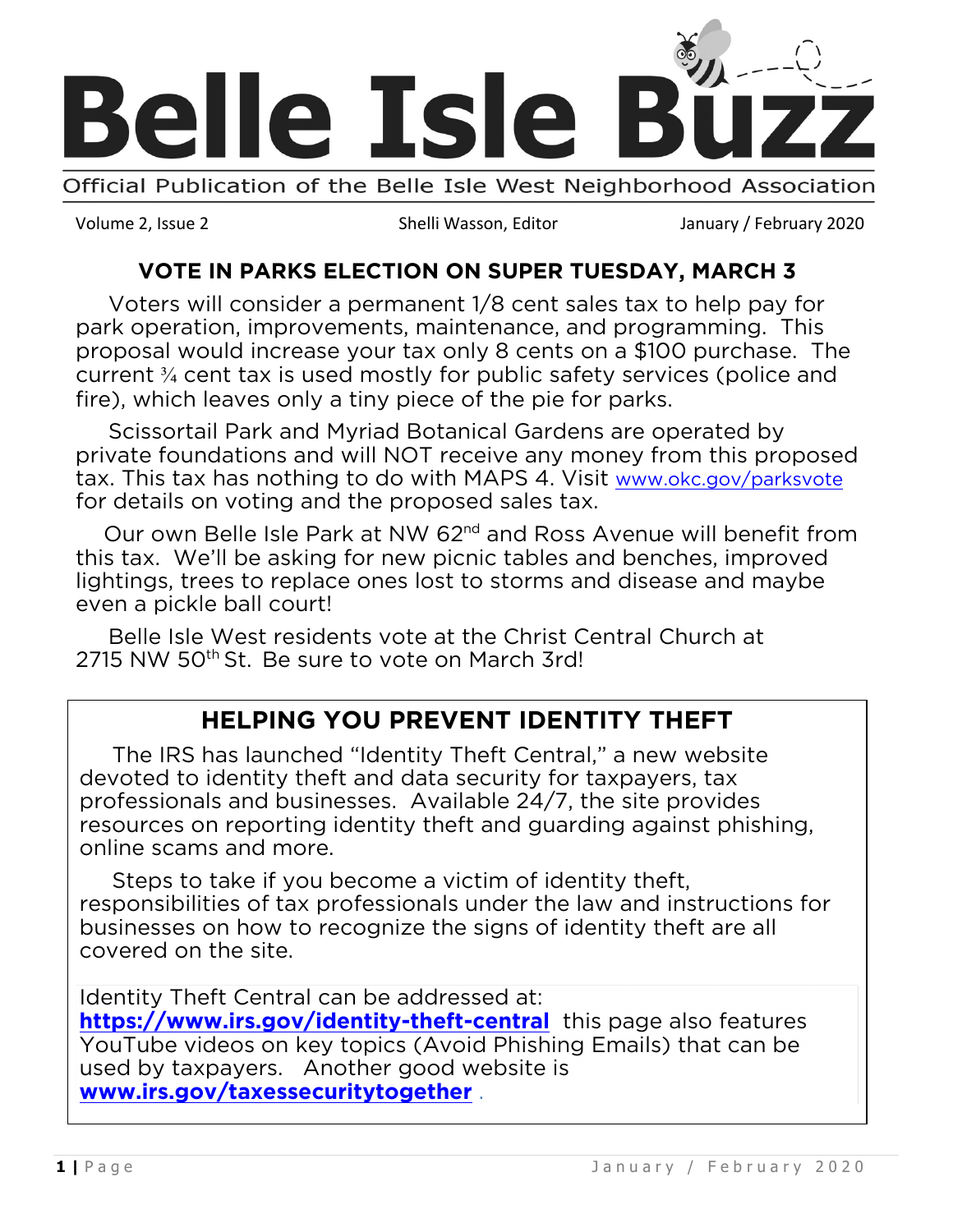#### **Officers and**

### **Committee Chairs**

PRESIDENT – Greg Hall [55thpl@sbcglobal.net](mailto:55thpl@sbcglobal.net)

PRESIDENT-ELECT – David Patterson [dgpat@cox.net](mailto:dgpat@cox.net)

SECRETARY – Aimee Dial Parrish [aimee@haydelassociates.com](mailto:aimee@haydelassociates.com)

CO-TREASURERS – Cathie Shaw and Lynn Garman [lynn@garman.com](mailto:lynn@garman.com)

SERGEANT-AT-ARMS – David Campbell [Dcamp20000@aol.com](mailto:Dcamp20000@aol.com)

NEWSLETTER EDITOR – Shelli Wasson [Wasson@ionet.net](mailto:Wasson@ionet.net) (405) 250-6462

NEWSLETTER STAFF –

Lynn Garman Earlene Parr Aimee Dial Parrish Ann Warzyn

#### STREET DIRECTORS (12/03/2019) –

- 55<sup>th</sup> Place Dave Campbell & Greg Hall 55<sup>th</sup> Terrace - Cathy Fitzhugh 56th Street & Linn – OPEN 57<sup>th</sup> Street - Shannon & Randy Wells
- 58<sup>th</sup> Place Shelli & Craig Wasson, Cathie Shaw

58<sup>th</sup> Street - Sue Fellers

59th Street – Aimee Dial Parrish

60th Street – Christie Baker & Lynne Womble

61st Street – Scott Sproat & Maribeth Govin

62nd Street (including Imperial Terrace) – OPEN

Miller – OPEN

Riviera Drive and 2300-2400 Blocks of NW 59th Street – OPEN

Ross Ave. – Eunice Khoury

Villa Ave. (including Hunters Green) – **OPEN** 

Please contact Dave Campbell, [Dcamp20000@aol.com](mailto:Dcamp20000@aol.com) for inquiries on becoming a Street Director.



### **KNOW YOUR NEIGHBORS**

 Scott and Laura (Beebe) Sproat resided in Wileman's (neighborhood east of Villa Ave.) for 10 years before moving to BIW, 10 years ago. They are parents of Maddie, a senior at Emerson College in Boston, and Sam, now attending Wichita State University in Kansas. Completing the family is their dog, Skittles. Their family has been very active at St. John's Episcopal Church.

 Laura is a professor in Epidemiology at the University of Oklahoma Health Sciences Center. Scott is Director of the Emergency Preparedness and Response Service, Oklahoma State Department of Health.

 Both are avid readers in their spare time, and also enjoy traveling, preferably to warmer climates. Scott's main interest is history, and he is a member of the Oklahoma Historical Society. He previously participated in Civil War Reenactments as a Union soldier, with interesting information regarding getting prepared for the encampment (provided by Laura). Scott is also past president of our neighborhood association, long-time Street Director for 61<sup>st</sup> Street and was instrumental in the neighborhood street light project.

 Laura and Scott are both Oklahomans; Laura is from Enid and Scott from OKC. We are pleased they made the move across Villa Ave.!

### **Snowman Spotted on 58th Place**

A darling snowman was built on 58<sup>th</sup> Place. On our one day of snow thus far this winter, a young family was out in their front yard and played in the snow then built a toddler-size snowman with the family dog nearby. The snowman later fell over backwards wearing his cap and scarf.

## **OOPS!**

 Our recent dues mailing should have opened with these words:

"If you have already paid your 2020 dues, thanks very much. Please disregard this mailing."

This oversight has caused several puzzled calls and emails and we are so sorry for the confusion!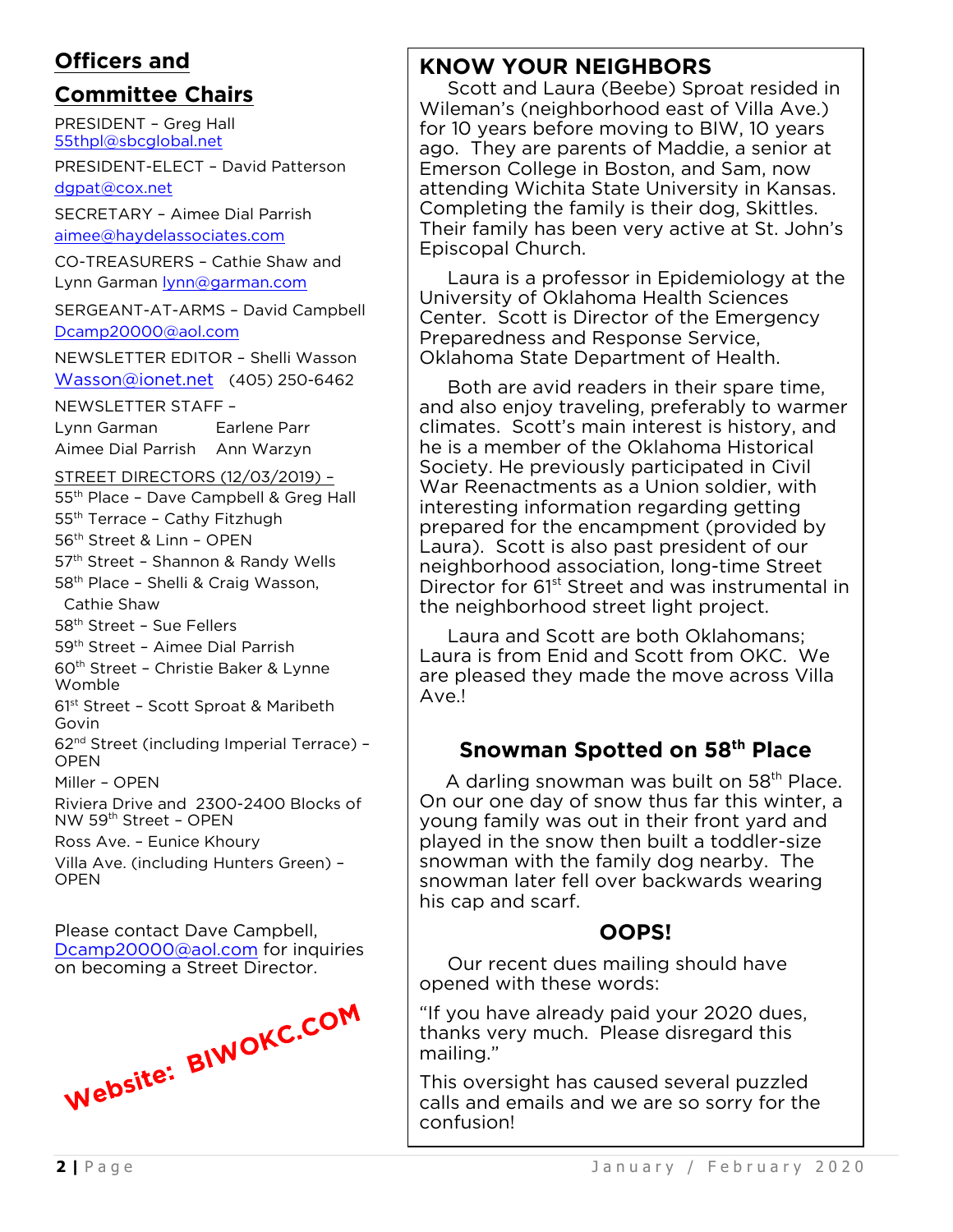Mail dues to:

**Belle Isle West NA 5030 N. May, Box 118 Oklahoma City, OK 73112**



**2020 Belle Isle West Neighborhood Association Dues** Name Address Phones $(s)$ Email Annual dues are \$35.00 per household. Thank (Make checks to BIW Neighborhood Assn.)  $\gamma_{\text{out}}$ I have enclosed

## **Twinkling Lights Bring Joy**

When putting up outdoor holiday displays and lights, you think about how it's going to look to people driving by your home. Not all of our residents are able to get out and tour Belle Isle West to enjoy the lights. Our Holiday Lighting contest brought joy to those who couldn't even drive about the neighborhood because they could see twinkly lights every night from their windows. So when you are putting up your lights in December, think about how much your neighbors are going to enjoy them.



Did you know that OKC Beautiful was founded 52 years ago in 1968? Since then, along with thousands of volunteers, we have picked up three million pounds of litter, planted 50,000 trees and 500 acres of wildflowers, educated 100,000 students through our Mother Earth program, installed 25 "outdoor classrooms" in community centers and under-resourced schools, graduated 150 students from our Teen Board, installed 40 cigarette butt recycling receptacles, and more! [www.okcbeautiful.com](http://www.okcbeautiful.com/)

### **MANY THANKS FOR YOUR DONATIONS!**

 Each year, several people add a little (or a lot) to their dues check to help fund our Belle Isle West neighborhood projects. We'd like to send out a BIG thank you to the following generous neighbors who recently contributed a total of \$230 over and above their \$35.00 yearly dues:

Rajesh Kaul, Rudy & Annette Lang, Warren Johnson, Joe & Glenda Stansbury, J.D. & Seanna Smith, Mark & Danielle Sitton, Kyle & Alison Bowen, Carl & Kit Burdick

 Belle Isle West is a non-profit organization that is educational, social, voluntary, and intended to improve our neighborhood. Because you receive no goods or actual services from the association, your dues and any amount you choose to donate (up to \$250) are tax deductible because we hold a 501(C)3 designation with the IRS. If you have further questions, you should consult your tax expert.

 If we've failed to list anyone who donated an amount over your dues, please let us know and we'll recognize you in the next newsletter. Thanks!